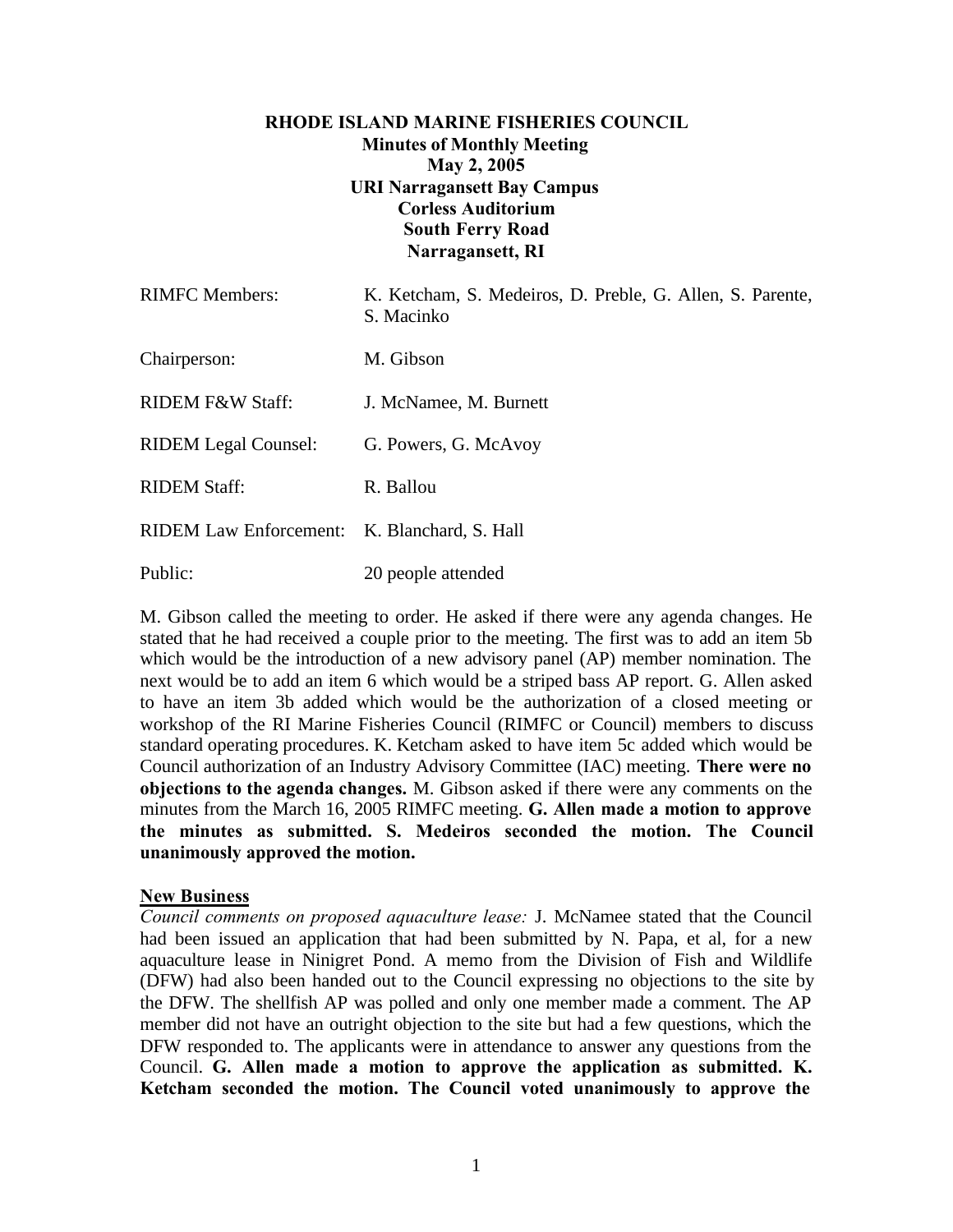#### **motion.**

*Discussion on Council and advisory panel consideration of proposals prior to determination of legality and constitutionality:* S. Parente had distributed a handout regarding the regulatory process the Council currently follows. He was suggesting adding in a new step where proposals have to pass legal scrutiny to make sure they are constitutionally valid before they are brought to the Council. He stated that this was an attempt to streamline the regulatory process. M. Gibson stated that he had concerns about the proposal because he felt a legal test at the beginning of the process could have a chilling effect on public participation in the regulatory process. He went on to state that there is a point when the Department of Environmental Management (DEM) legal counsel gets involved in the current structure, it occurs later in the process. G. Allen agreed with M. Gibson's comments. K. Ketcham also agreed and wanted to keep the current regulatory process in place. S. Medeiros stated that legal counsel is present at a majority of the meetings so in an informal way the step proposed by S. Parente exists, legal counsel can speak up if they think a proposal would be unconstitutional. M. Gibson asked DEM legal counsel G. Powers to comment. G. Powers echoed the comments already made by stating that inserting legal scrutiny early in the process would be an inappropriate place for it, it currently does occur later in the process during the deliberations with the Director of DEM. S. Parente asked DEM legal counsel whether they could recollect a proposal which had been stopped due to unconstitutionality prior to entering the regulatory process. G. Powers stated that he did not think this had occurred by DEM legal counsel but rather it had happened by the Council or AP members themselves. S. Parente withdrew his proposal.

*Council comments on the summer flounder sector allocation workshop summary*: M. Gibson stated that a meeting summary had been given to the Council to consider. It was made clear at the outset of the meeting that no regulatory changes were being considered nor was any sort of regulatory process being initiated from the workshop. The workshop was strictly an informational meeting. **G. Allen made a motion to table the proposals discussed at the workshop and defer any discussion until this issue was referred to the summer flounder AP at the next meeting. S. Medeiros seconded the motion.** D. Preble stated that he had received several requests to have this issue sent to the summer flounder AP for discussion. K. Ketcham wanted to clarify that the issue, while tabled for the time being, would be brought before the summer flounder AP. M. Gibson stated that this was how he understood the motion. There was no objection from G. Allen to this statement.

C. Brown, the originator of the sector allocation proposal, stated that they had always intended to bring this to the summer flounder AP and the reason they had asked for the workshop was to broach the subject early so there was not a lot of misunderstanding of the proposal when it made it to the AP level.

B. Mattiucci stated that the reason this had generated so much controversy is that the proposal is inherently unfair. He also wanted to state that he was quoted in the summary as stating that he would support this if they could guarantee keeping the summer season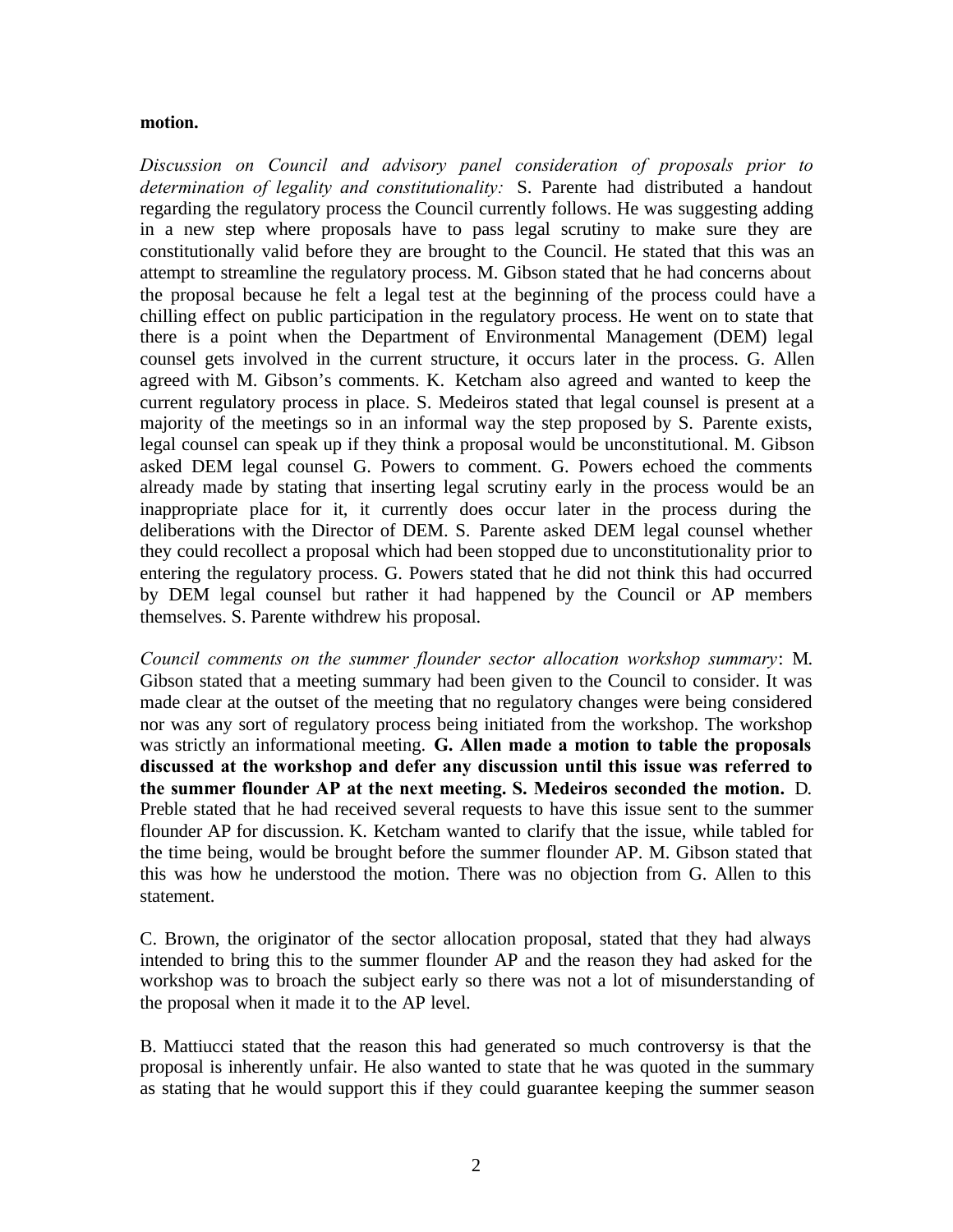open at 100 pounds a day in its entirety. This quotation, he stated, was erroneous. What he meant was that he felt the summer fishery should not close and did not mean to lend support to the sector allocation proposal. B. Mattiucci went on to state that the proposal sets up a situation where a small group of individuals get an inordinately large percentage of the states quota forever and this was not fair. His point was that he did not want the Council to table this, he wanted them to address the issue at the current meeting and went on further to state that he wanted them to find the proposal was unfair and reject it.

S. Medeiros stated that he supported tabling the issue because he felt all proposals deserve to at least be introduced in to the regulatory process, but he went on to state that he had received numerous emails voicing opposition to the proposal.

### **The Council voted unanimously to approve the motion.**

*Discussion on density of fish pots in near-shore areas:* G. Allen stated that this issue was brought to his attention by the president of the Newport County Saltwater Fishing Club (NCSFC). The issue is that in areas along Newport where there is shoreline access for recreational fishermen, there has been a growing number of fish pots or lobster pots which have been placed in close proximity to the shore and hinder the shore recreational fishermen. G. Allen stated that the goal was to bring the issue to the Council in the hopes that this could be worked out amicably between the user groups. D. Zambrotta, president of the NCSFC, gave further detail on the situation. He also handed in a written statement to the Council. G. Allen stated that he felt the best way to proceed would be to have a commercial fishing representative from either the Council or the audience, sit down with D. Zambrotta to discuss the issue informally. **M. Gibson stated that one of the things that needs to take place is for the DEM to figure out if it has any sort of regulatory authority to regulate where fishing gear is deployed. He suggested allowing the DEM to determine its authority and report back to the Council and pending this, the user groups could perhaps get together for informal discussions on how to alleviate this problem.** I. Parente, who sets fish pots in this area, stated that he only sets 40 pots along this area and did not feel that they would be close enough together to create a problem. A second audience member stated that he and his family sets lobster pots in this area and the reason they are in close proximity to the coastline is because of the abundance of other gear throughout the bay. P. Brodeur stated that he agrees with the comments of the previous audience member, it is the smaller lobstermen who have to set their pots in closer to the shore because the larger lobster vessels set in the areas outside of this vicinity. He also stated that many of the pots that they are encountering are probably recreational lobster pots.

M. Gibson brought the discussion back to the Council and asked if there were any objections to his previous suggestion. There were none, therefore the DEM would come back to the Council with a statement on their ability to regulate where fishing gear is deployed and in the meantime, interested parties could take part in informal discussions.

*Authorize Council workshop on RIMFC process:* G. Allen stated that he wanted M. Gibson as Council chair to authorize a closed working session for the Council to convene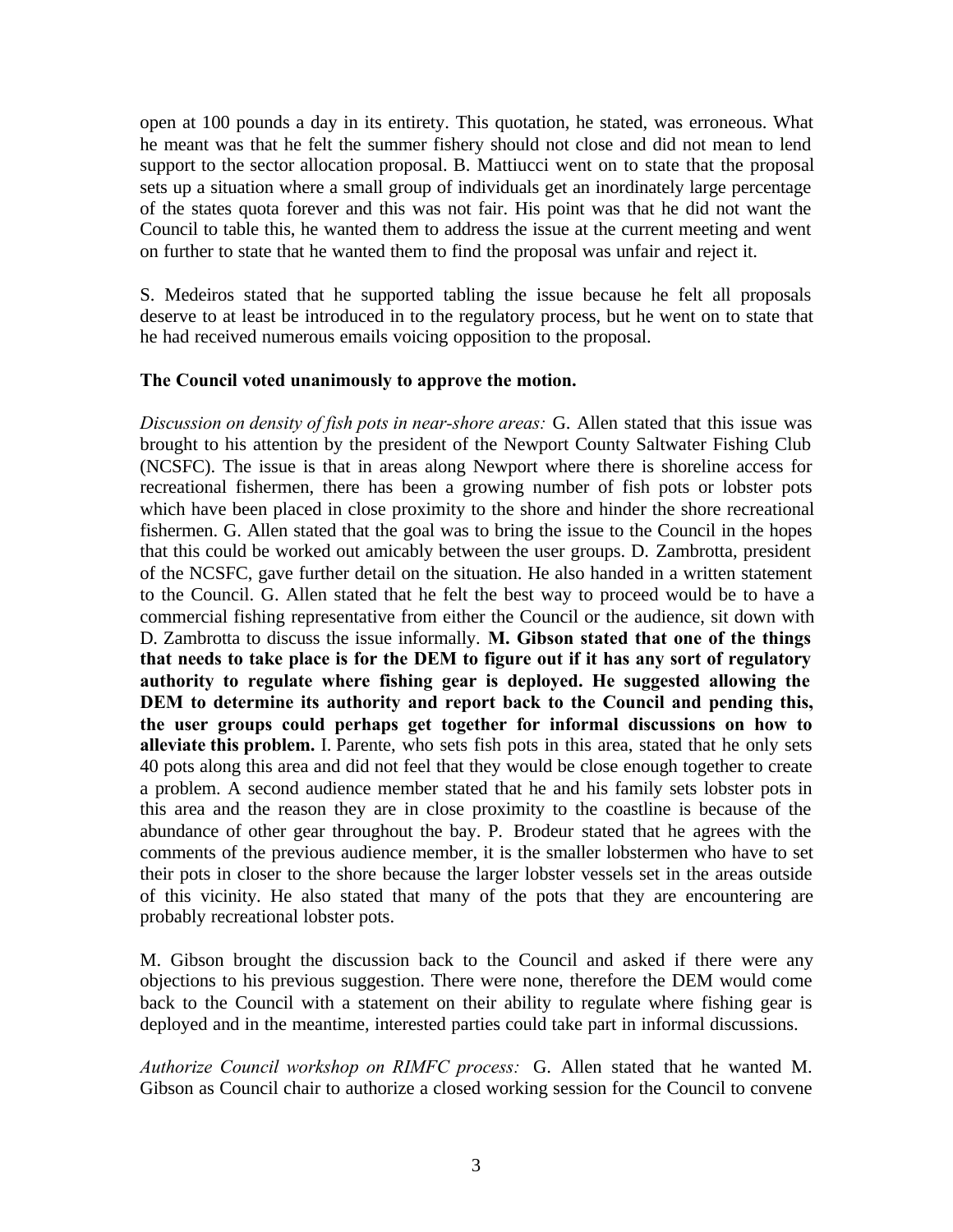and discuss the Council operating processes. There have been new members added to the Council and they have not had the opportunity to sit and discuss this between new and veteran members. M. Gibson stated that J. McNamee would look at some possible dates and come forward at the next meeting to discuss a formal date and time. J. Low asked if this could be attended by the public. M. Gibson stated that this type of session was closed and not open to the public and because of this they could not discuss anything other than procedural Council items. He went on to state that if the Council wanted to, at a later date they could have a discussion of the workshop with the public. G. Powers stated that this type of workshop is in the prevue of the Council.

C. Brown made a statement regarding the conduct of Council member S. Parente. C. Brown and his organization felt that S. Parente has made several unethical statements to the media and general public outside of the Council process regarding the controversial proposal summarized earlier in the meeting. His group, he felt had been disadvantaged and possibly removed from a system of due process by S. Parente's actions. C. Brown hoped that this would be addressed during the Council's closed workshop. S. Parente wanted to first state that he sent a position paper to the Council on behalf of himself because he did not want to be viewed as having a hidden agenda. He added that he had requested an ethics briefing in the past and this has not happened to date. If he had made too many statements as a member of the Council, he wanted to know and he would curb those activities. The point he was trying to make is that none of his recent actions were done knowingly to disenfranchise any specific people or abuse his position on the Council. If the other Council members bring it to his attention that he was acting out of order he would refrain from this in the future.

B. Mattiucci made some comments which were deemed out of order and were stricken from the record.

# **Old Business**

*Council comments on dockside sale issue*: R. Ballou stated that this issue was currently in a public hearing comment period, the hearing to be held on May  $19<sup>th</sup>$ . He didn't know how in depth the Council wanted to get in to a discussion as he did not want to compromise the Council's ability to hear public comment and develop there own opinions. He gave a brief description of the history behind this issue. There was a brief discussion on possible comments which would come from the DFW. G. Powers suggested that the DFW should come forward at the May  $19<sup>th</sup>$  public hearing, rather than having an in depth discussion on this during the present meeting. G. Powers and J. McNamee stated that the main purpose of this agenda item was not to discuss the topic per se but to allow the Council to refer this to an AP for advice prior to the May  $19<sup>th</sup>$ public hearing. **G. Allen asked to have a meeting of the enforcement AP prior to the public hearing to discuss the dockside sale issue. There were no objections to this.** S. Hall asked that the lobster industry members also be notified of the meeting since they have a large stake in this issue.

*Status of floating fish trap regulation compliance*: M. Gibson gave a brief description of the issue. He went on to state that there was still some non compliance to the new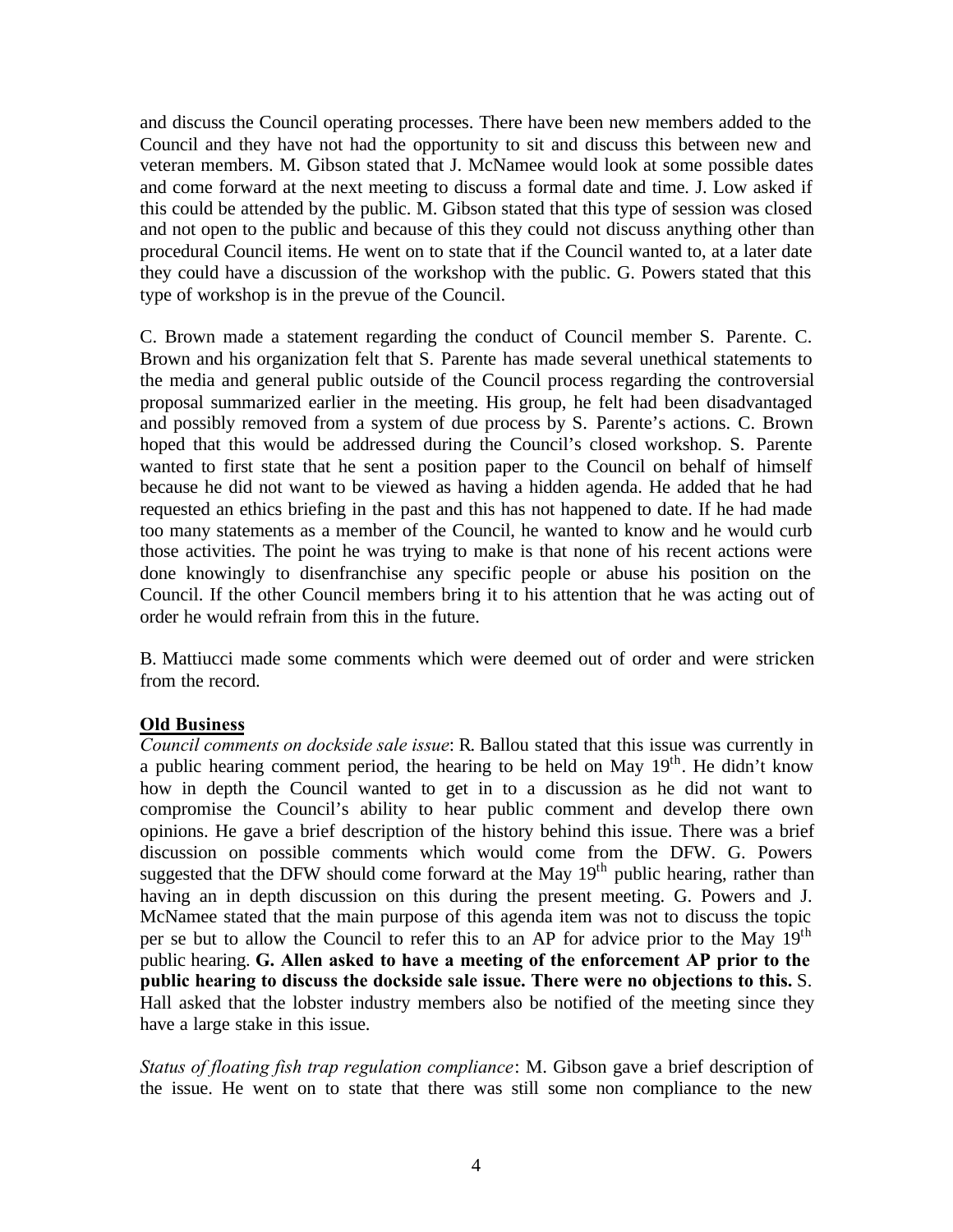regulations. He stated that the DFW was going to issue notices of violation (NOV) to the non complying trap companies. G. McAvoy gave a description of the NOV process. K. Ketcham and S. Medeiros asked to have this agenda item on the next monthly Council meeting agenda, as they (the Council) had worked very hard on this and they wanted to be kept abreast of the situation. G. Allen stated that beside the trap owner requirements, there were DEM requirements as well, namely that enforcement inspect the trap locations to make sure they are set where they were supposed to be and that the trap set up is compliant and the DFW is supposed to produce a chart with trap locations. He stated that even though the process is moving slower than it should, he would still like this accomplished and reported to the Council.

*Memo from the Acting Director of DEM on decisions from March 14 public hearing*: The Council had been handed out both the DFW memo to the Acting Director and a response back from the Acting Director as to his actions on the public hearing items. In most cases the Director went along with the advice of the Council, the one notable exception was on the scup recreational measures. It turned out that all of the regional states adhered to the regional scup plan and RI needed to also adhere to remain in compliance. There was further discussion on this topic.

### **Other Business**

*Straw-man policy document from DFW on agenda additions:* M. Gibson stated that he had handed out during the previous month a memo with some guidance on how things could be brought forward for a Council agenda. He stated that he would entertain any comments or suggestions regarding this. **S. Medeiros suggested that they bring this up at there workshop and then bring it forward at an open meeting. The Council members had no objections to this.**

*Council approval of new advisory panel member:* J. McNamee stated that he had passed out an AP alternate resume for Harold Hemberger, who wished to be added to the vacant recreational alternate spot on the bluefish/weakfish AP. **S. Medeiros made a motion to recommend Harold Hemberger to the bluefish/weakfish AP. G. Allen seconded the motion. The Council voted unanimously to approve the motion.**

*Council authorization of IAC meeting:* K. Ketcham stated that he would like the Council to authorize a meeting of the IAC to continue deliberations on licensing for 2006. He suggested June as a meeting date. M. Gibson stated that the DFW would work with K. Ketcham to set a meeting date.

### **Advisory Panel Reports**

*Striped Bass:* D. Preble gave the report. The meeting had been called to discuss a proposal brought forward by J. Low representing the RI Commercial Rod and Reel Anglers Association (RICRRA). The proposal was tabled by the AP (by consensus) until the deliberations for the 2006 fishing season came forward. They felt it was too late to change the management plan for this year but would entertain the proposal for 2006. A number of different options to be discussed to extend the striped bass season for the next fishing year were listed. They also discussed the increase in quota for 2005 which is